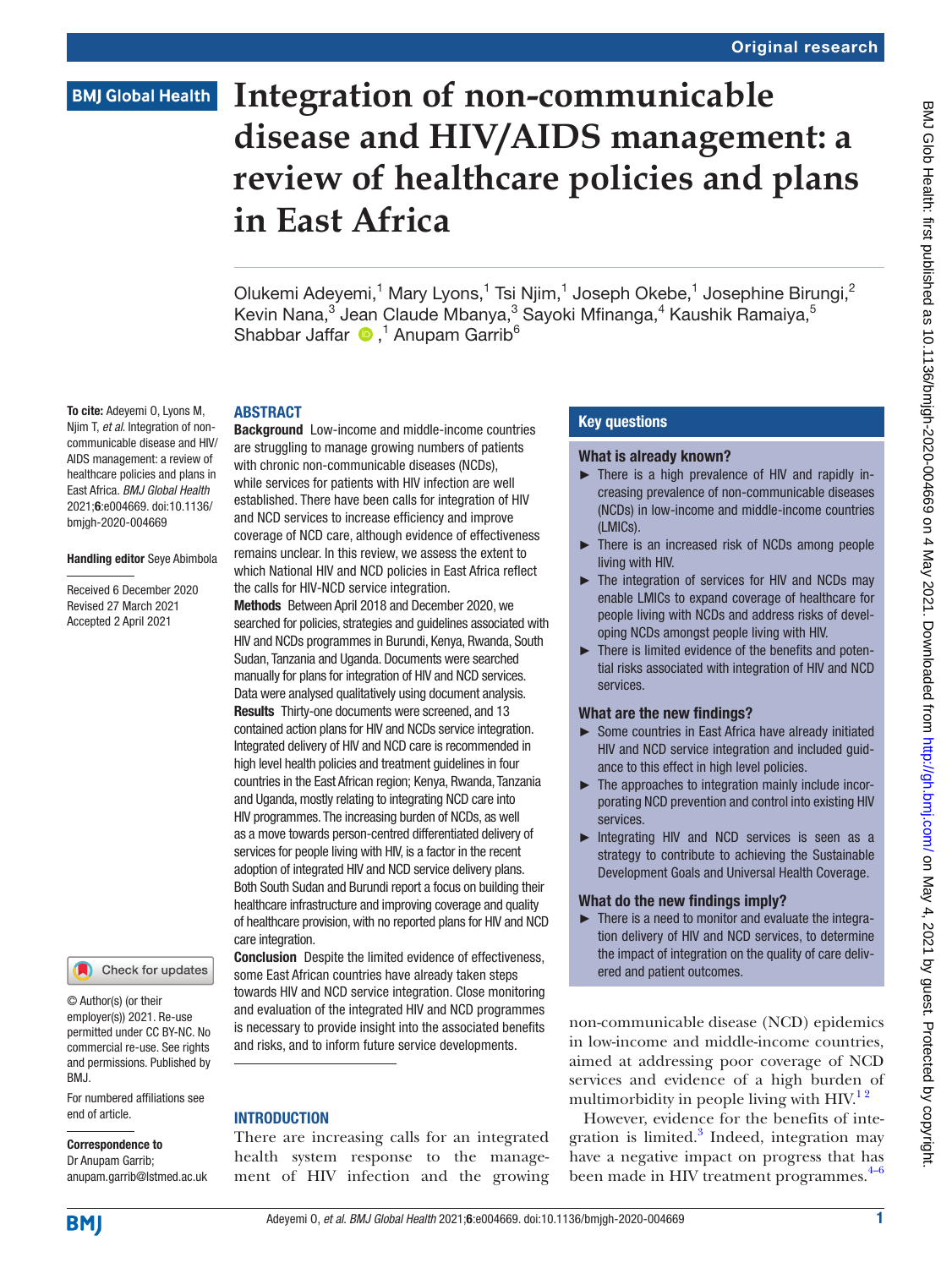There is little available evidence on the cost-effectiveness of integration or its overall impact on health systems.

In this review, we assess the extent to which national policies and guidelines for HIV and NCDs care, specifically care for diabetes and hypertension, in selected East African countries reflect the movement towards integration of HIV and NCD services.

### The burden of HIV and NCDS

HIV infection remains a major public health issue with continuing high HIV incidence.<sup>7</sup> The increased availability and uptake of highly active antiretroviral therapy has resulted in a decline in HIV associated mortality and an increase in life expectancy, turning HIV into a chronic medical condition requiring linkage into and retention in care, and all the necessary resources to maintain care delivery over the patient's lifetime.<sup>[2 8–10](#page-7-4)</sup> In Africa, there are 15million people on antiretroviral therapy who are at increased risk of developing NCDs due to ageing and the additional impact of long standing HIV infection and exposure to antiretroviral drugs.<sup>[11](#page-7-5)</sup>

The global burden of NCDs has risen rapidly, causing 15million premature deaths each year among people aged 30–69 years, with 85% of these deaths occuring in low-income and middle-income countries.<sup>12</sup> NCD-related deaths are projected to increase at a higher rate in Africa compared with worldwide trends and could exceed deaths from infectious diseases by  $2030.^{\rm 12\,13}$ 

Evidence on the prevalence of diabetes and hypertension in low-income and middle-income countries is limited, although it is accepted that there is considerable underdiagnosis, that few people are in regular care, and fewer still are well controlled on treatment.<sup>[14 15](#page-7-7)</sup>

### Healthcare provision for HIV/AIDS and NCDS

The investment in HIV programmes has had both positive and negative effects on health systems in low-income and middle-income countries. It has strengthened health services through investment in physical infrastructure, laboratory capacity, health information systems, healthcare worker capacity development and promoting delivery of antenatal care, family planning and sexually transmitted infection (STI) management; but also diverted financial and human resources away from other health programmes. $16$  This is especially relevant where healthcare resources are severely constrained, and health systems are focused on managing acute infections.

Coverage of HIV services has recently improved with increasing numbers entering treatment programmes, being retained in care and achieving viral suppression. In Eastern and Southern Africa, antiretroviral therapy coverage was estimated at 67% with 87% of those on treatment having a suppressed viral load.<sup>[17](#page-7-9)</sup>

In contrast, health service provision for NCDs in sub-Saharan Africa remains poor and evidence on adherence to treatment and retention in care is limited.<sup>18</sup> Available evidence for both hypertension and diabetes suggests that retention in care deteriorates significantly after diagnosis

and treatment initiation, to as low as less than 30% at 12 months.<sup>19 20</sup> In a systematic review published in 2007, covering sub-Saharan Africa, less than 30% of people diagnosed with hypertension were on drug treatment.<sup>14</sup>

### Integration of HIV/AIDS and NCD services

Integrated service delivery refers to:

the organisation and management of health services so that people get the care they need, when they need it, in ways that are user-friendly, to achieve the desired results and provide value for money,  $pg1.^{21}$ 

There is a lack of large, good-quality rigorous studies able to provide the evidence to support integration as a preferred approach to service delivery in low-income and middle-income countries.<sup>[3 22](#page-7-1)</sup> Methods of integrating services range from 'adding' a service to an existing service platform to full integration of parallel services.<sup>[3](#page-7-1)</sup> 'Adding on' a service may be cost saving and may increase service utilisation, however, does not necessarily improve service delivery nor patient outcomes when compared with vertical programmes. Full integration of services may also reduce the knowledge and utilisation of 'special services' and may not result in any improvements in health status.

The integration of health services has been on the agenda since the establishment of primary healthcare in the 1980s, and more recently as a means to help achieve the Sustainable Development Goals and Universal Health Coverage. $23-25$ 

Several global HIV and NCD strategies encourage the integration of HIV and NCDs management. The most recent Joint United Nations Programme on HIV/AIDS (UNAIDS) targets include several on integration.<sup>[24 26–28](#page-7-14)</sup> Suggested reasons for recommending service integration include the epidemiological overlap between these conditions, with high prevalence of HIV and NCDs in many low-income and middle-income countries<sup> $21222$ </sup>; the increased risk of NCDs and high health burden when the conditions occur together,<sup>1329</sup> and the similar healthcare service provision strategies required to manage HIV and NCDs as chronic conditions.<sup>[27](#page-7-15)</sup>

A further driver for HIV-NCD integration is the need for countries with a high HIV burden to develop efficient and cost-effective ways to deliver their HIV programmes as external funding for HIV programmes decreases.<sup>[30 31](#page-7-16)</sup>

### Models of NCD-HIV service integration

Several reviews have identified different models of HIV-NCD service integration. $4-632$  These include NCD prevention and control incorporated into existing HIV services; HIV prevention and control added to primary healthcare already providing NCD services, and simultaneous introduction of integrated HIV and NCD services.<sup>32</sup>

### Benefits and risks of HIV-NCD integration

HIV programmes have developed considerable systems innovations including decentralised care, task-shifting, counselling, community engagement, drugs and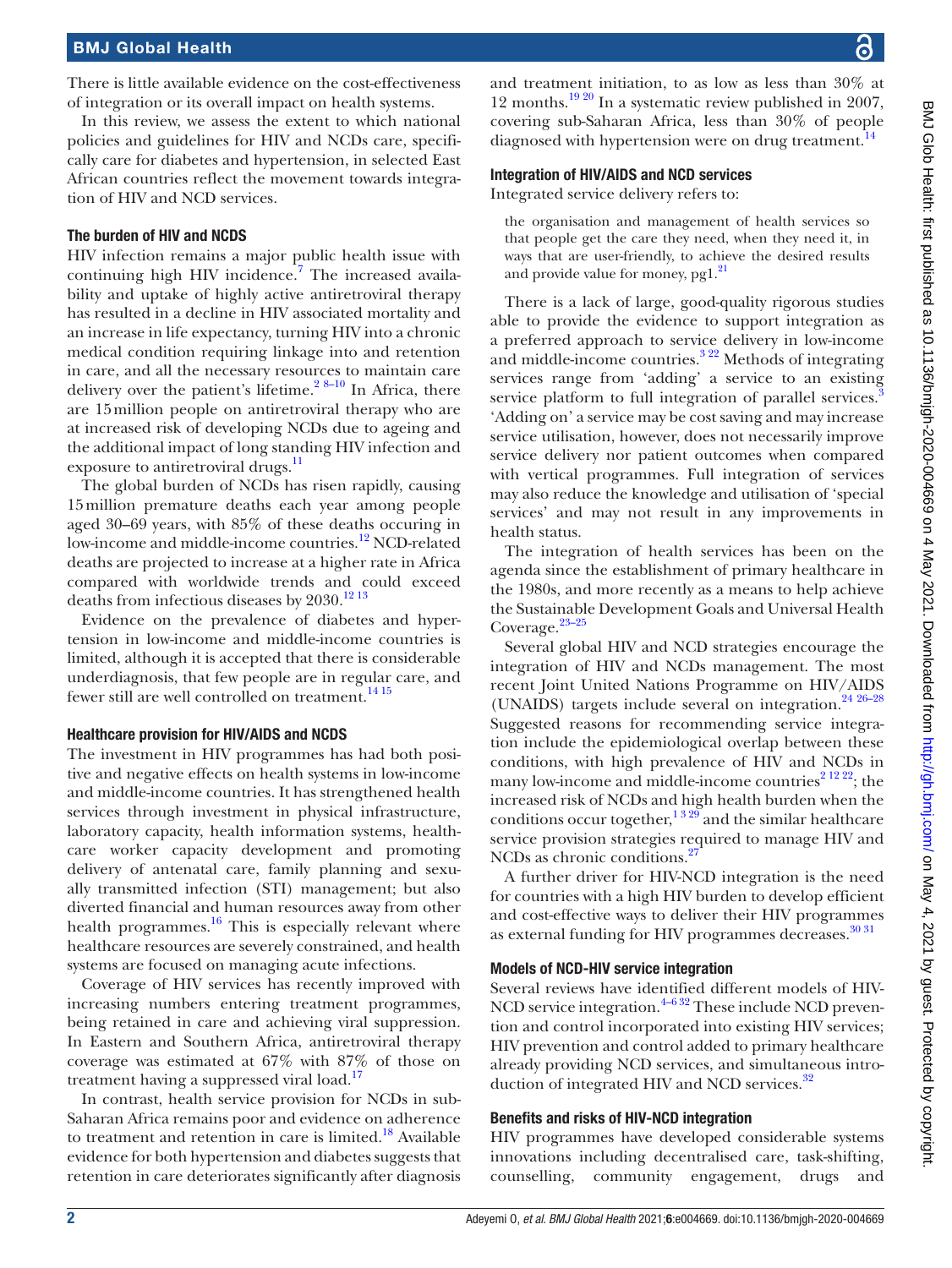diagnostics procurement and treatment adherence support for the management of HIV as a chronic condition, all of which could now be used to inform the devel-opment of other high-quality chronic care services.<sup>[8 33 34](#page-7-17)</sup>

Potential benefits of HIV-NCD integration for the health system and patients include a reduction in duplication and fragmentation of services, which would increase efficiency of resource use and help patients remain in care by reducing costs and inconvenience for patients with multiple morbidities. $32 \frac{34-36}{5}$  Screening for NCDs within HIV care programmes can improve the identification of undiagnosed NCDs among patients living with HIV and also contribute to improved health outcomes. $37-39$ 

Possible disadvantages to the integration of HIV and NCD services include an increased workload for HIV or NCD programme staff which, particularly for HIV care, will require careful management.<sup>[4](#page-7-2)</sup> Successful integration of NCD care into HIV services will require an expansion of service provision overall, as well as significant systems reorganisation to allow documentation, drug delivery and healthcare worker support. $40$  HIV-NCD integration without appropriate resourcing runs the risk of reducing the quality of current HIV services without improving NCD care. There is also a risk that stigma may influence the uptake of services for NCD care.<sup>6</sup>

### Role of national health policies, strategies and plans

National health policies, strategies and plans are the tools governments use to respond to the demands for change or improvement in health systems and healthcare delivery, providing direction and importantly financial support for change. $41$  Ideally, national health strategies, policies and plans, should be informed by robust evidence and used to create an efficient, effective health service.

### **METHODS**

### Search strategy

A purposeful web search for the most recent, publicly available general health policy statements, strategic plans and clinical guidelines covering the delivery of care for HIV and NCDs in the East African Community was undertaken. The East African Community was established in 1967, has a population of 145.5million and comprises six countries: Burundi, Kenya, Rwanda, South Sudan, Tanzania and Uganda.<sup>[42](#page-8-4)</sup> Kenya is a lower-middle-income country, while other countries in the community are classified as low-income countries.<sup>43</sup>

The searches were completed in December 2020 using advanced features in Google Scholar. No limits were applied. Keywords included Burundi, Kenya, Rwanda, South Sudan, Tanzania, Uganda, 'policy', 'plan', 'strategy', 'guideline' and 'programme'. Additional key words included non-communicable disease, NCD, NCDs, HIV, HIV/AIDS, diabetes, hypertension and cardiovascular disease. Government websites for each country and bibliographies of relevant publications were also

### BMJ Global Health

### Box 1 Information extracted from reviewed publications

- <span id="page-2-0"></span>1. Country.
- 2. Disease.
- 3. Title of strategy/guideline.
- 4. Author/s.
- 5. Date of publication. 6. Period of relevance.
- 
- 7. The main goal of strategy/guideline.
- 8. Any action plan for HIV/NCD integration?
- 9. What services are being integrated?
- 10. Level of healthcare delivery where integration will occur?
- 11. Key quotes from the document.

searched. The retrieved documents were assessed for their authenticity and relevance based on the publishing organisation, language, date of publication and their period of relevance.

### Data extraction and analysis

We developed a data extraction template based on the main research question. The headings in the template were based on a series of questions created to interrogate the document [\(box](#page-2-0) 1). The retrieved documents were manually searched for reference/s to the integration of services for HIV and NCDs. Any aspects of screening, prevention, treatment and control of HIV/AIDS into NCD services or vice versa were included. Documents describing intentions to deliver joint programmes to address HIV/AIDS and NCDs were also searched. Words such as 'integrate/integration', 'joint' and 'collaborate/ collaborative' were assumed to refer to the same intentions. The data templates were populated for each of the documents retrieved and relevant quotes to highlight specific points were extracted.

The extracted information was analysed using document analysis. This is a recognised qualitative, social research method whereby documents are systematically evaluated to generate empirical knowledge and develop understanding of a phenomenon.<sup>[44](#page-8-6)</sup> The analysis is presented as a narrative summary.

No patient or public involvement was possible.

### **RESULTS**

A total of 31 documents that met our inclusion criteria, and were published between 2011 and 2020, were screened during the first stage of this review. The screened documents ([table](#page-3-0) 1) included 14 policies, strategies or guidelines on HIV/AIDS, 9 documents on NCDs and 8 general health policies. Five documents were only available in French and were reviewed both by a native French speaker and using online translation tools.

Of the 31 documents screened, 13 contained action plans relating to the integration of HIV and NCD services. They were published from four countries and included four HIV/AIDS strategic plans, three HIV guidelines, two NCD strategic plans, one NCD treatment guideline, one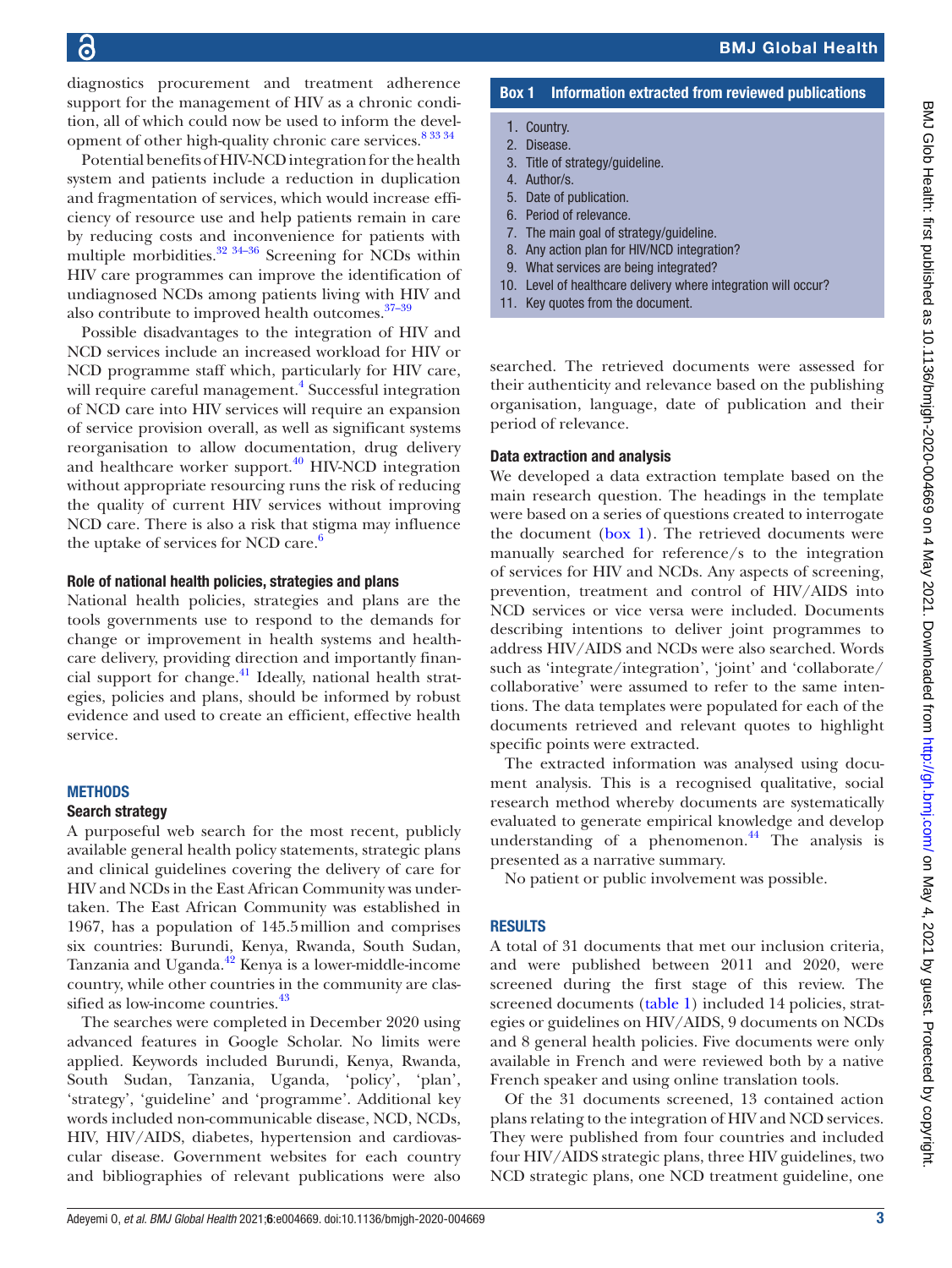<span id="page-3-0"></span>

| Table 1<br>Characteristics of screened documents |                             |                                                                                                                        |                                                    |
|--------------------------------------------------|-----------------------------|------------------------------------------------------------------------------------------------------------------------|----------------------------------------------------|
| Country/region                                   | <b>Focus of</b><br>document | <b>Title</b>                                                                                                           | Any action plan for<br><b>HIV/NCD integration?</b> |
| <b>Burundi</b>                                   | General                     | Burundi Vision 2025, (2012-2025), <sup>69</sup>                                                                        | <b>No</b>                                          |
|                                                  | General                     | National Health Policy 2016 - 2025 <sup>58</sup>                                                                       | <b>No</b>                                          |
|                                                  | <b>HIV/AIDS</b>             | National Guidelines for HIV Prevention and Treatment in Burundi, 2020 <sup>59</sup>                                    | <b>No</b>                                          |
|                                                  | <b>HIV/AIDS</b>             | Implementation Plan for National Guidelines for HIV Prevention and Treatment,<br>2020 <sup>60</sup>                    | <b>No</b>                                          |
|                                                  | <b>NCD</b>                  | National Strategic Plan for the Control of Chronic Non-Communicable Diseases<br>$(2011 - 2015)^{64}$                   | <b>No</b>                                          |
|                                                  | <b>NCD</b>                  | Chronic Non-Communicable Disease Activity Plan, 2017 <sup>65</sup>                                                     | <b>No</b>                                          |
| Kenya                                            | General                     | Kenya Health Policy, (2014-2030), 45                                                                                   | Yes                                                |
|                                                  | General                     | Kenya Health Sector Strategic Plan (2018 – 2023) <sup>46</sup>                                                         | No                                                 |
|                                                  | <b>HIV/AIDS</b>             | National AIDS Control Council Strategic Plan, (2015-2019), <sup>48</sup>                                               | Yes                                                |
|                                                  | <b>HIV/AIDS</b>             | Guidelines on Use of Antiretroviral Drugs for Treating and Preventing HIV in Kenya,<br>201847                          | Yes                                                |
|                                                  | <b>NCD</b>                  | Kenya National Strategy for the Prevention and Control of Non-Communicable<br>Diseases, (2015-2020), <sup>70</sup>     | Yes                                                |
|                                                  | <b>NCD</b>                  | Kenya National Guidelines for Cardiovascular Diseases Management 2018 <sup>(1</sup> )                                  | Yes                                                |
| Republic of South General<br>Sudan               |                             | South Sudan National Health Policy (2016-2026), 67                                                                     | <b>No</b>                                          |
|                                                  | <b>HIV/AIDS</b>             | Republic of South Sudan, Country Operational Plan (COP) 2018, Strategic<br>Direction, - HIV/AIDS (2018), <sup>72</sup> | No.                                                |
| Rwanda                                           | General                     | Fourth Health Sector Strategic Plan, July 2018 - June 2024,73                                                          | No                                                 |
|                                                  | <b>HIV/AIDS</b>             | Rwanda National Strategic Plan for HIV and AIDS 2013 - 2018; Extension 2018 -<br>2020. <sup>74</sup>                   | Yes                                                |
|                                                  | <b>HIV/AIDS</b>             | National HIV/AIDS Targets (2018-2030), <sup>54</sup>                                                                   | No                                                 |
|                                                  | <b>HIV/AIDS</b>             | National Guidelines for Prevention and Management of HIV and STIs, 2016 <sup>55</sup>                                  | No                                                 |
|                                                  | <b>HIV/AIDS</b>             | Circular of key changes in HIV prevention and management guidelines, 2018 <sup>56</sup>                                | No                                                 |
|                                                  | <b>NCD</b>                  | Rwanda Non-Communicable Diseases National Strategic Plan, (2014-2019), <sup>57</sup>                                   | No                                                 |
| Tanzania                                         | General                     | Health Sector Strategic Plan (July 2015-June 2020), 66                                                                 | <b>No</b>                                          |
|                                                  | <b>HIV/AIDS</b>             | Health Sector HIV and AIDS Strategic Plan (HSHSP IV), 2017-2022                                                        | Yes                                                |
|                                                  | <b>HIV/AIDS</b>             | National Guidelines for the Management of HIV and AIDS, (2019) <sup>49</sup>                                           | Yes                                                |
|                                                  | <b>HIV/AIDS</b>             | Operational manual for comprehensive differentiated delivery of HIV and AIDS<br>services, 2019 <sup>50</sup>           | Yes                                                |
|                                                  | <b>NCD</b>                  | Strategic and Action Plan for The Prevention and Control of Non-Communicable<br>Diseases in Tanzania, (2016-2020), 63  | Yes                                                |
| Uganda                                           | General                     | Uganda One Health Strategic Plan, (2018–2022), <sup>75</sup>                                                           | No                                                 |
|                                                  | <b>HIV/AIDS</b>             | National HIV and AIDS Strategic Plans, (2016-2020), 53                                                                 | Yes                                                |
|                                                  | HIV                         | Consolidated Guidelines for Prevention and Treatment of HIV in Uganda, 2020 <sup>52</sup>                              | Yes                                                |
|                                                  | <b>NCD</b>                  | The Uganda NCD Alliance Strategic Plan DRAFT (2016-2019) <sup>76</sup>                                                 | No                                                 |
| East African<br>Community                        | <b>NCD</b>                  | The East Africa NCD Charter (2018) <sup>61</sup>                                                                       | <b>No</b>                                          |
|                                                  | <b>NCD</b>                  | East Africa NCD Alliance Initiative. A Civil Society Benchmark Report. Responses                                       | Yes                                                |

NCD, non-communicable disease.

NCD charter and one general health policy. All documents reviewed were final versions except for the Uganda National HIV and AIDS Strategic Plan which was only found as a draft document.

to NCDs in East Africa, 2014<sup>6</sup>

The proposed actions to integrate the management of HIV/AIDS and NCD services identified through the document analysis are categorised according to the three approaches to HIV-NCD integration described by Duffy *et al.*[32](#page-8-0)

### NCD care integrated into HIV services

The Kenyan National Health Policy<sup>45</sup> and Health Sector Strategic Plan<sup>[46](#page-8-8)</sup> identify the care and management of HIV and NCDs as priority areas for intervention and investment. The updated Health Sector Strategic Plan outlined a commitment to achieving Universal Health Coverage for Kenya by 2022. The objectives outlined in the plan include, among others, enhancing efficiency and improving the availability of essential health services and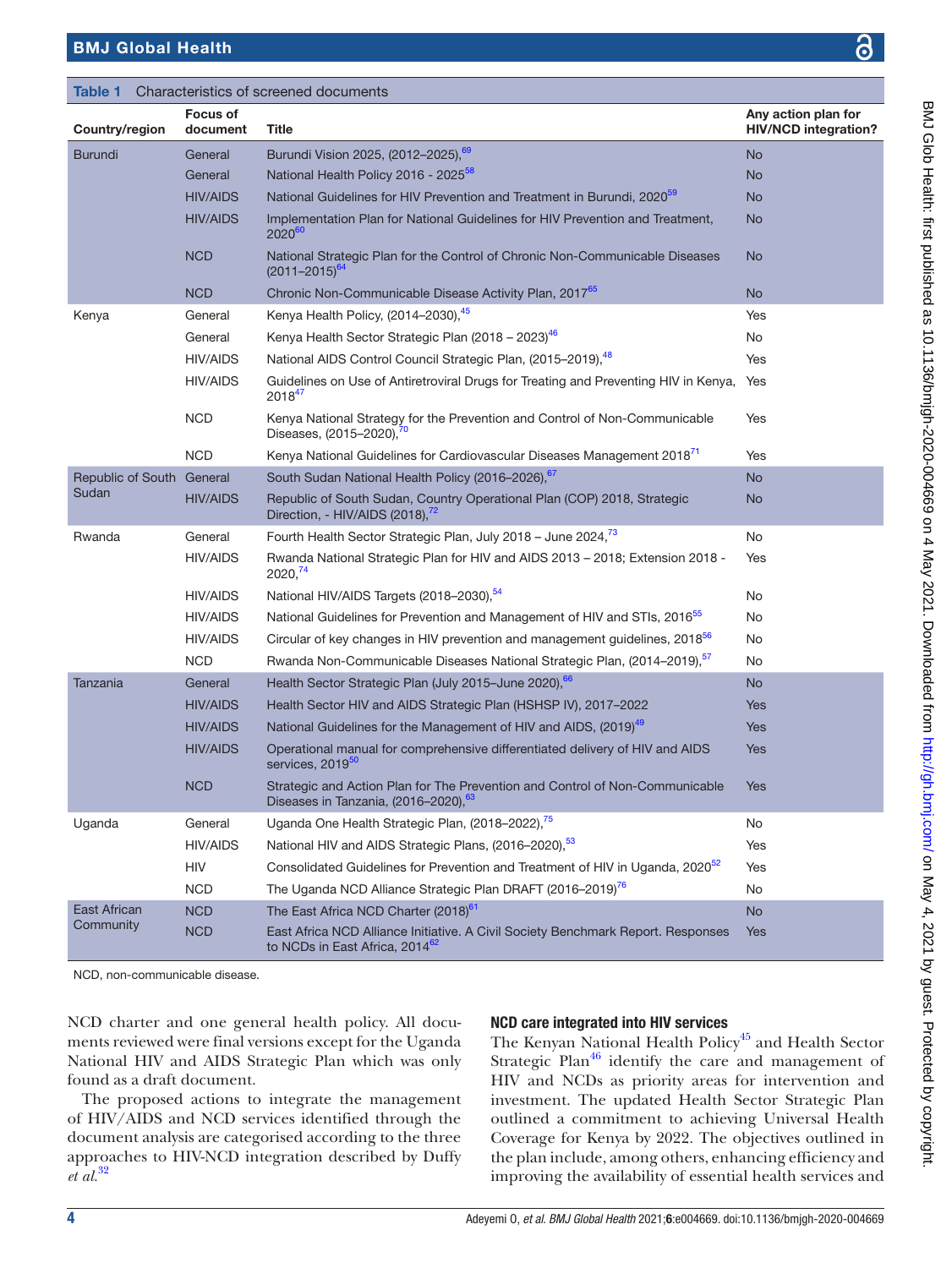using an integrated people-centred approach to service delivery. Several flagship projects are outlined as ways of achieving Universal Health Coverage including community high-impact interventions, a component of which is integrated community case management. However, little detail is provided of how these objectives will be achieved, and there is a recognition that the implementation of the Kenya Essential Package of Services and indeed other innovative service delivery strategies has been limited.

In the Kenyan HIV Treatment Guidelines, although not explicitly described as integrated management of HIV and NCDs, provides detail on lifestyle and drug management for HIV patients with diabetes and/or hypertension that can be implemented in the HIV clinic. $47$  A differentiated service delivery model where patients can access care at different levels is outlined, however, details on whether the 'integrated' management of HIV patients with comorbid NCDs can be managed at this level is not available.

There is a recognition in the Kenyan National AIDS Control Council Strategic framework that there needs to be better provision of HIV services, integrated into the essential health package and delivered in primary care.<sup>48</sup>

One of the objectives of this Strategic Framework is to 'increase coverage of care and treatment and reduce the loss from care' for people living with HIV in Kenya, to be achieved through the:

provision of screening and diagnostic equipment for TB, NCDs, malnutrition, opportunistic infections alongside those for HIV*.* [48](#page-8-15)

Access to care and treatment at community and other non-antiretroviral therapy service points will be increased through *'*integrated and decentralised HIV delivery models*'.* Health workers will be given 'integrated HIV trainings' and care givers will be provided with *'*HIV education, literacy and empowerment'.

The Tanzanian HIV/AIDS management guideline recommends an integrated approach to community testing strategies that may include HIV, STI, tuberculosis (TB), blood glucose, blood pressure and nutrition assessments[.49](#page-8-28) Screening for hypertension, diabetes and dyslipidaemias when patients enrol in HIV care is recommended, as is ongoing monitoring and management of these conditions in the HIV clinic. The Tanzania HIV/ AIDS treatment guidelines refer to other documents for the detailed management of hypertension and diabetes.

Differentiated antiretroviral therapy delivery for stable clients, which includes those with controlled comorbidities, is outlined in this document however greater detail is provided in the Tanzanian Operational Manual for the Comprehensive Differentiated Delivery of HIV and AIDS Services (2019), which states the following:

Integration of services (TB/HIV, SRH/MNCH/PMTCT or NCD/HIV) aims at improving retention in care and reducing missed opportunities to provide comprehensive health services to clients requiring treatment for more than one  $\frac{50}{2}$ 

This integration is further described as a one-stop service for the stable HIV client, that is, a client whose diabetes or hypertension is controlled, occurring in the same consultation by the same healthcare provider and where NCD drug delivery is aligned with delivery of antiretroviral therapy. It is recognised that there are challenges to the delivery of integration including that if services are not available at a facility, integration cannot be achieved, integration requires communication between departments, adequately trained staff and consolidation of monitoring and evaluation tools. It is not clear, however, if this integrated model can be extended to antiretroviral therapy delivery models that are community based.

The Ugandan National Health Policy recognises the growing burden of HIV and NCDs, and has as one of its guiding principles that,

Curative, preventive and promotive services shall be pro-vided in an integrated manner.<sup>[51](#page-8-37)</sup>

The 2020 Uganda Consolidated Guidelines for the Prevention and Treatment of HIV and AIDS provides a clear statement supporting integrated management of HIV and NCDs by recommending that stable HIV patients with NCDs and without any complications should be seen in a single appointment by the same clinician (where possible), with patient records available in the same location, and that both HIV and NCD health education should be available in the clinic.<sup>[52](#page-8-33)</sup> A differentiated service delivery model is also outlined. However, patients with multimorbidity or with uncontrolled chronic comorbidities are considered to be complex or unstable, and therefore, not eligible for community-based care. Whether these patients could receive community-based care once control of comorbidities is achieved is not clear.

The goal of the Uganda HIV/AIDS strategy (2016– 2020) is to move towards halting HIV incidence, HIV and AIDS-related mortality and morbidity and HIVrelated discrimination.<sup>53</sup> One of the strategic actions to strengthen integration of HIV care and treatment within healthcare programmes is to:

Integrate HIV care and treatment with maternal, newborn and child health, sexual and reproductive health and rights, mental health and non-communicable /chronic diseases. (p.27)

The proposed integration would occur across all levels including community and home-based care. No further details about the plan are outlined in the strategy.

In Rwanda the HIV Strategic Plan and HIV Targets outlines a focus on better integration of HIV services within broader health programmes, although NCDs are not mentioned specifically.<sup>54</sup> They state that integration of HIV services into the health system has always been a strong characteristic of the Rwandan HIV response, and this has benefited both the HIV programme and the health system in general. There is also a recognition of the regional integration of the HIV response with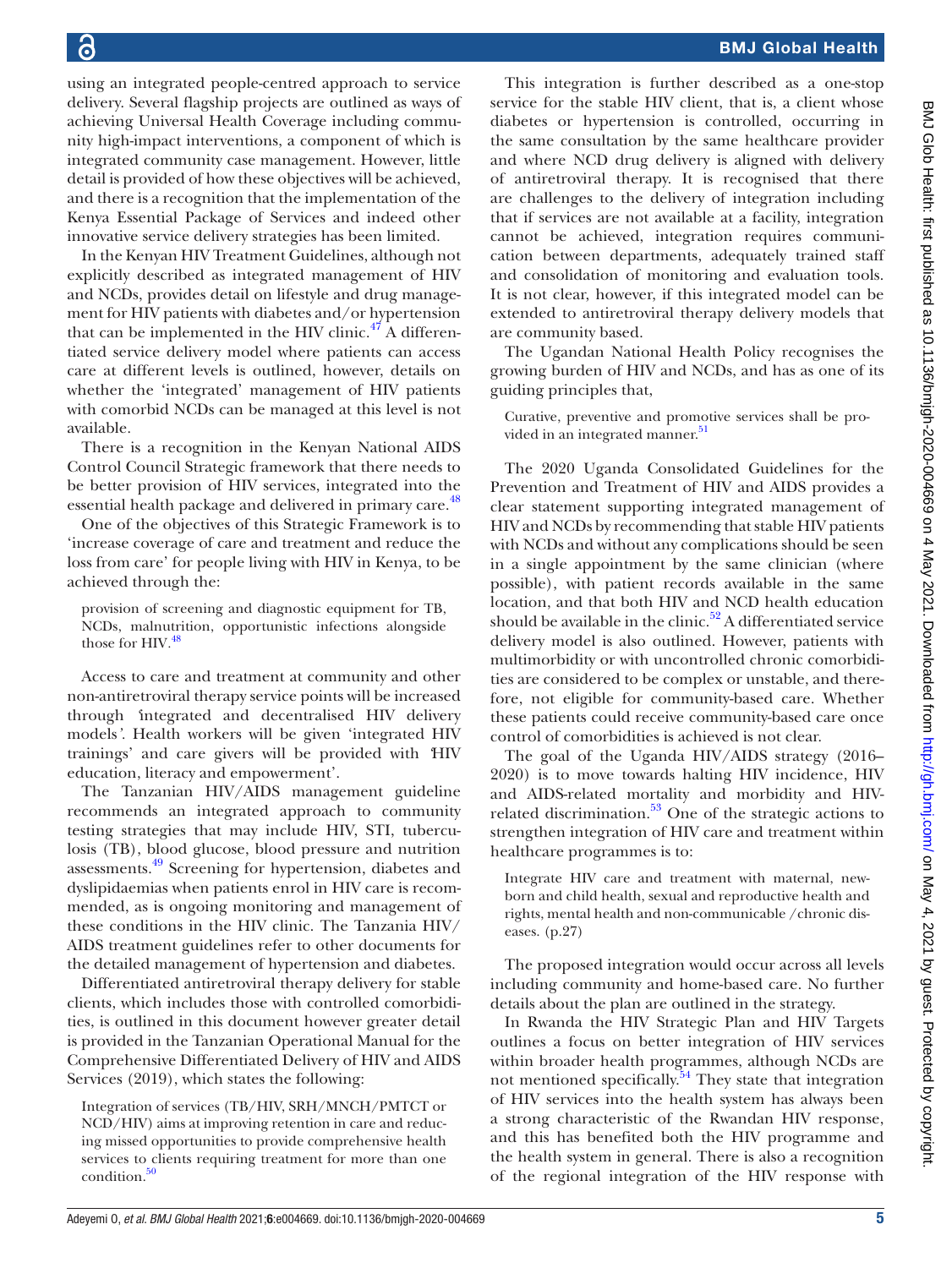# BMJ Glob Health: first published as 10.1136/bmjgh-2020-004669 on 4 May 2021. Downloaded from http://gh.bmj.com/ on May 4, 2021 by guest. Protected by copyright BMJ Glob Health: first published as 10.1136/bmjgh-2020-004669 on 4 May 2021. Downloaded from <http://gh.bmj.com/> on May 4, 2021 by guest. Protected by copyright.

### BMJ Global Health

the East African Community and the need to establish harmonised protocols and guidelines for HIV prevention and care interventions in all countries of the region. The HIV Strategic Plan addresses NCDs by ensuring access to screening, diagnosis and treatment for people living with HIV, increasing diagnostic capacity, and improving healthcare workers capacity, as part of a strategy for decreasing morbidity and mortality of people living with HIV.

In Rwanda, apart from discussion within the context of differentiated service delivery, the integrated screening or management of NCDs in HIV patients is not mentioned.[55 56](#page-8-24) Patients who have HIV and NCDs are initially described as being ineligible for differentiated service delivery until they have stabilised. Whether care can then be delivered in the community for both conditions is not clear.

The Rwanda NCD National Strategic Plan identifies several challenges to the delivery of NCD-related care, including that there 'is a lack of internal reliable data about the burden of disease for NCDs that might have informed a strong evidence-based approach for planning'.<sup>57</sup> Provision of NCD services is limited, and a priority of the National Strategic Plan is to raise awareness of the service to generate demand. HIV is not recognised as a risk factor for the development of diabetes.

In Burundi in 2011, a merger of the Ministries of Health and HIV enabled the integration of AIDS programmes into the general healthcare package, and a priority action area is the integration of HIV, TB and Malaria programmes. $58$ Integration of HIV and NCD programmes are not explicitly mentioned. The Burundi National Guidelines for the Prevention and Treatment of HIV discuss the clinical considerations of managing patients with diabetes and HIV comorbidity, and recommend annual blood sugar measurements, however, there is no outlined plan for screening of NCDs or recognition of increased risk in the HIV patient group.<sup>[59](#page-8-11)</sup> The strengthening of integration of HIV care with TB, reproductive health, maternal and child health and secondary care is recommended. The Implementation Plan associated with these guidelines does not outline any assessment of NCD prevalence or risk factors, although in describing education provision to patients recommends that 'under certain conditions, additional steps can be added including; common information on chronic diseases*'*. [60](#page-8-12)

On a regional note, the East Africa NCD Charter, published by the EAC Alliance, proposes the development of strategic plan to address the growing burden of  $NCDs$  in the region. $61$  The focus is to mainstream  $NCDs$ and health into all national development plans through policy coherence and coordinated action. It does not outline any country specific action plans or focus on integration. In a review of policy progress on NCDs in the East African Community, it was noted that health systems needed to be strengthened to address NCDs, and that there was limited implementation of existing NCD related policies in the region. $62$  A recommendation from

this review was that NCD prevention and control activities needed to be integrated into existing health platforms, including those for HIV care.

### HIV care services added to NCD prevention and control

The Kenya health policy reflects the country's effort to attain the highest possible standard of health in response to the needs of the population.<sup>[45](#page-8-7)</sup> It aims to include prevention and control of NCDs into established communicable disease programmes. The purpose is to 'leverage on' the country's existing communicable diseases management capacity. This overarching national health policy objective is further reflected in the Kenya national strategy for the prevention and control of NCDs (2015–2020). The strategy proposes;

integrating non-communicable disease control into communicable disease prevention and control using existing primary health care platforms such as community health services, maternal and child health, school health, disease surveillance, HIV, TB and Malaria as entry points (p.15).

No further details about the integration, or mainstreaming process are given in the strategy, although one of the performance indicators is the 'number of health programmes incorporating NCD prevention and control'.

In Tanzania's NCD strategy, a guiding principle is that an integrated approach, taking account of the shared characteristics of several diseases and focusing on functions rather than on diseases, should be favoured. $63$ The strategy aims to achieve a 20% reduction in the morbidity, disability and premature mortality from NCDs by 2020, compared with levels in 2016, by applying a patient-centred model of delivery to integrate NCD care into existing services, and making NCD prevention and control a national priority. A key action is the establishment of collaborative TB, diabetes and HIV services, however, there is little mention of integrating into general HIV care.

The Rwanda NCD plan (2014–2019) targets an 80% reduction in NCD related mortality for people under the age of 40 over a 5-year period,  $2015-2020$ .<sup>57</sup> To improve early detection of NCDs, the strategy aims to raise awareness of risk factors for NCDs, available healthcare facilities and screening programmes, and to decentralise NCD care to provincial and district levels. In this document, reference to integration of HIV and NCD services was made with regards to the training of community health workers. Over the lifetime of the strategy, two community health workers from each village will be trained in chronic and palliative care. This will include 'adherence support for advanced chronic conditions such as HIV, heart failure, insulin-dependent diabetes and cancers'. They will be trained in group-based psychotherapy techniques and equipped to provide home based support to patients suffering from chronic conditions.

In Burundi the National Strategic Plan for Control of NCDs includes as a priority area of intervention that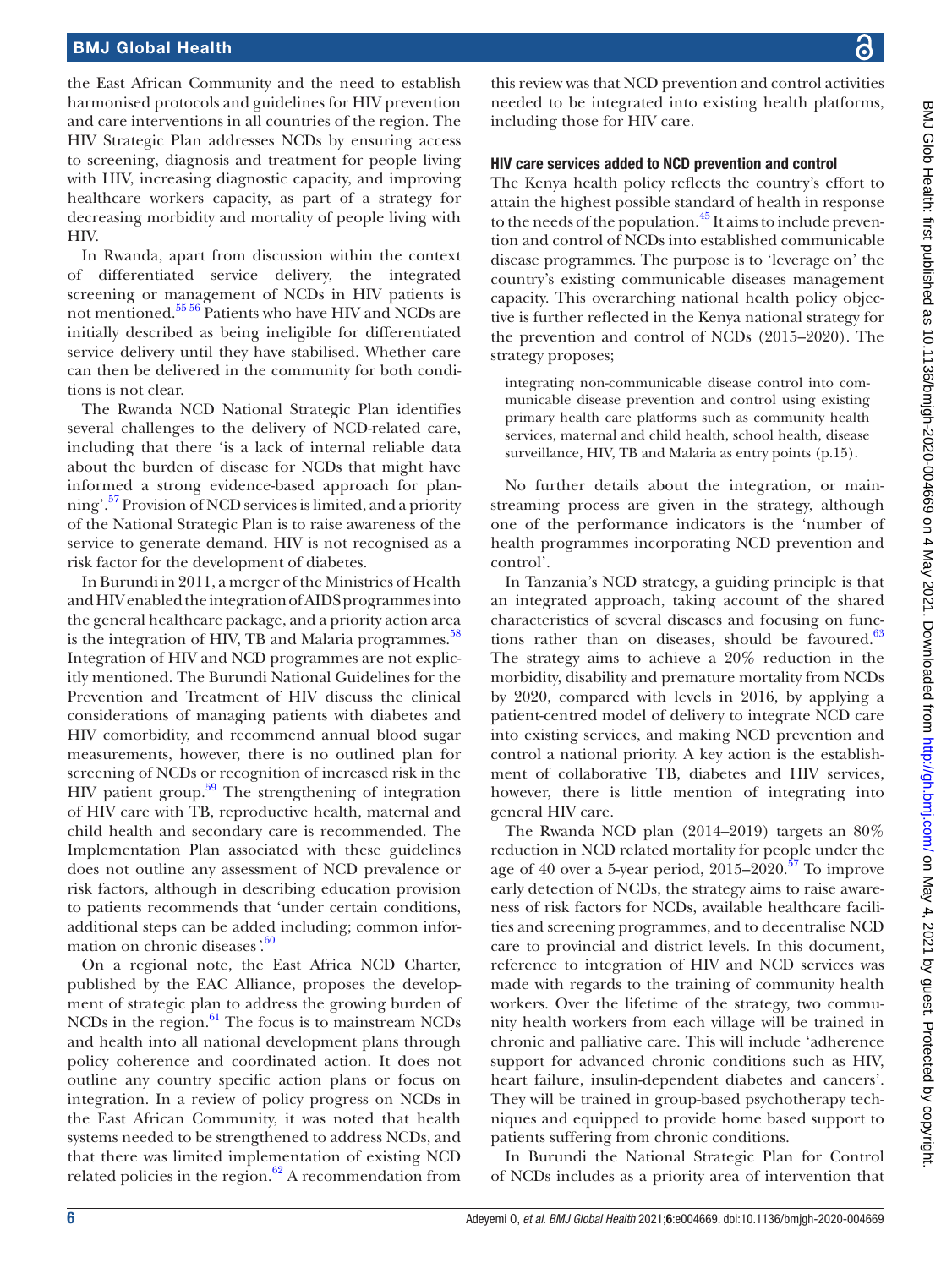chronic NCD care should be integrated at all levels of care and recognises that there are insufficient resources available for prevention, diagnosis and treatment of NCDs.<sup>64</sup> There is recognition of the growing burden of NCDs as an emerging health threat, and that there is a lack of available information on the prevalence of NCDs in the country. The National Integrated NCD Control Programme Activity Plan mentions coordination of interventions in the fight against chronic NCDs, however, neither of these documents mention integrated screening or treatment of NCDs and HIV.<sup>65</sup>

### Combined approach to tackle chronic conditions including NCDS and HIV/AIDS

The high-level national health policies in all the countries included, outline plans to increase access to care across HIV and NCD programmes. In Kenya there is a commitment to achieving Universal Health Coverage and improving access to person-centred essential health services.<sup>46</sup> Uganda's Second National Health Policy states that 'Curative, preventive and promotive services shall be provided in an inte-grated manner', although there is little detail provided.<sup>[51](#page-8-37)</sup> Tanzania's Health Sector strategic plan describes *'*Integrated delivery of a reviewed package of essential healthcare interventions… decentralised to the facility level*'*. [66](#page-8-27) South Sudan's National Health Policy has the delivery of Universal Health Coverage as a policy objective.<sup>67</sup>

The Burundi National Health Policy outlines a plan to work towards Universal Health Coverage and includes as one of its guiding principles *'*continuity, integration, acceptability and quality of care*'*. [58](#page-8-10) In Kenya and Tanzania specific combined approaches to target HIV and NCDs are mentioned in relation to integrated screening programmes.<sup>48 49</sup>

### **DISCUSSION**

This review shows that integrated delivery of HIV and NCD care is recommended in high level health policies and treatment guidelines in four East African countries; Kenya, Rwanda, Tanzania and Uganda. Most of this relates to integrating NCD prevention and control into existing HIV programmes. Similarly, three documents had plans to incorporate prevention and control of HIV into existing NCD services.

Evidence on the effectiveness of the 'adding on' model of integrating NCD and HIV services in low-income and middle-income countries, is limited and while this may lead to financial savings and improved service utilisa-tion, it may not lead to improved patient outcomes.<sup>[3](#page-7-1)</sup> In Tanzania, Uganda and Kenya, the most recent HIV and AIDS treatment guidelines recommend the delivery of an integrated service for patients who have HIV and uncomplicated NCDs, where care for these conditions is delivered in the same consultation and there is alignment of drug delivery and record keeping. This is a recent change in policy, having been included in guidelines issued within the last year, and specifically appear to apply to differentiated service delivery models in primary care.

Evidence for the proposed actions were not outlined in the strategies or guidelines. While it is clear that HIV care can be delivered in a variety of community-based settings, it is not clear if integrated HIV and NCD care can be delivered outside of a health facility.

It is possible that these countries have taken steps to integrate NCD and HIV prevention and control as a pragmatic approach to address the growing burden of disease from HIV and NCDs, particularly as external funding for HIV treatment programmes continues to decline. The differences between countries in the adoption and development of an integrated service delivery model is likely to also reflect the capacity of different countries to deliver this. Both South Sudan and Burundi report a focus on building their healthcare infrastructure and improving coverage and quality of care provision. The Rwanda NCD Strategic plan describes a nascent NCD service where comprehensive NCD services only started in 2005. In Burundi, NCDs are described as an emerging health threat, with little available information on the burden. In these countries capacity and coverage of NCD services is limited, making integration with HIV care difficult to implement.<sup>6</sup> Burundi, South Sudan and Rwanda have lower HIV prevalence among adults aged 15–49years (0.9%, 2.5% and 2.6%, respectively) than Kenya, Tanzania and Uganda (4.5%, 4.8% and 5.8%, respectively)[.68](#page-8-38) The larger HIV programmes in countries with higher prevalence may present a greater opportunity for expanding NCD care provision, as reflected in their policies.

There is a growing evidence base that integration is feasible, and now global high level support for this policy direction and recognition of the role this could play in achieving Universal Health Coverage.[24](#page-7-14) New targets from UNAIDS aimed at helping to achieve the Sustainable Development Goals, includes targets focused on peoplecentred, context-specific service integration, where *'*at least 90% of people living with HIV and individuals at heightened risk of HIV infection are linked to services for other communicable diseases, NCDs, sexual and genderbased violence, mental health and other services they need for their overall health and well-being*'*. [24](#page-7-14) How this is to be achieved is not clear, and the response in each country will be dependent on the available resources and epidemiology of each condition. Further research is needed on different integration options and strategies for delivery across settings and patient groups, taking into account both provider and patient perspectives.

### **CONCLUSION**

Despite the limited evidence of effectiveness, several countries have taken steps to integrate services for NCDs and HIV, mainly by adding NCD prevention and control into HIV care delivery. Should integration prove to be effective, there will be increased coverage of NCD services and potential improvements in health outcomes for those with NCDs. However, with recent reductions in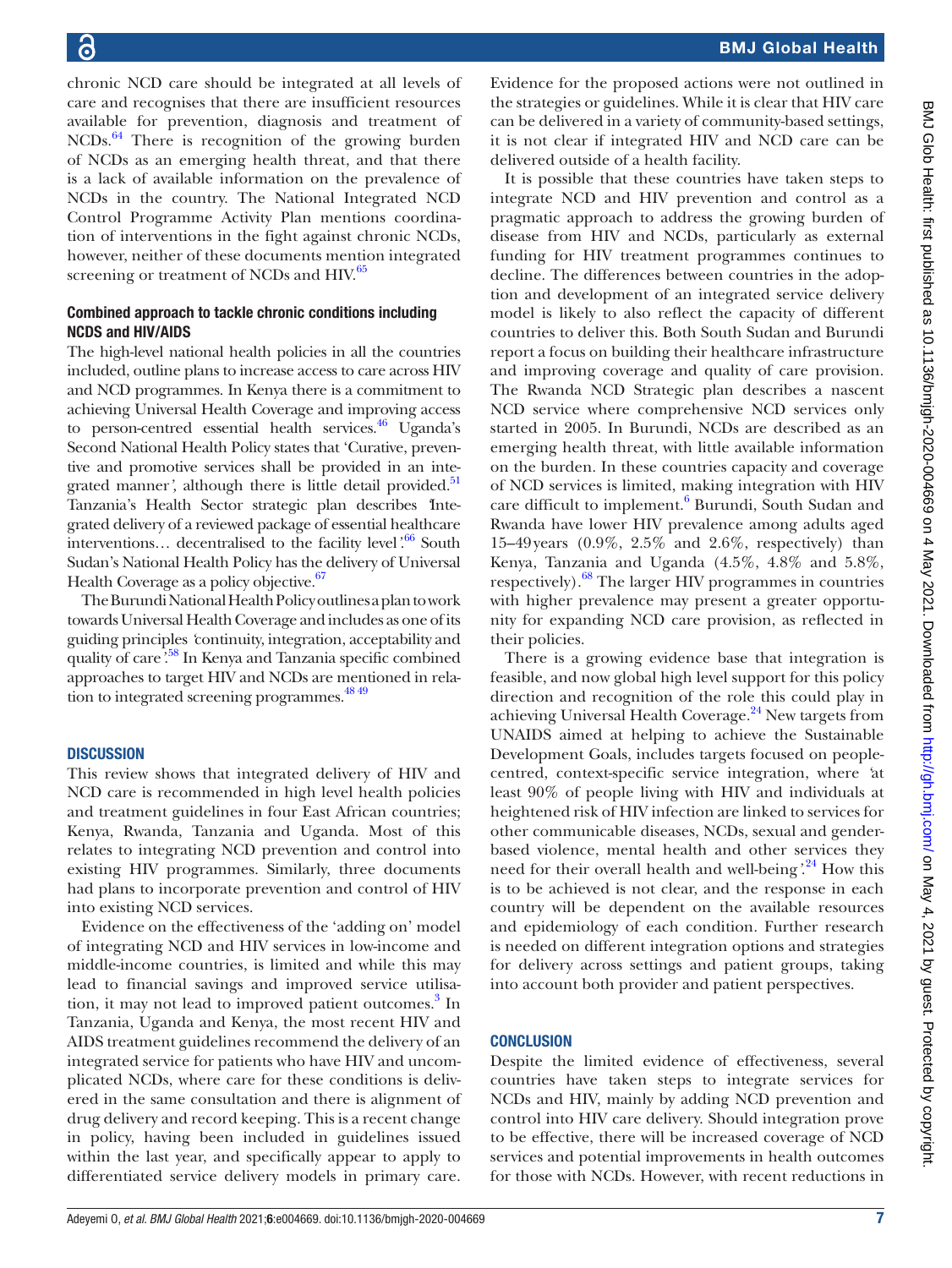### BMJ Global Health

HIV programme funding there is a significant risk that integration could spread resources too thinly, jeopardising the success of HIV services, resulting in worse health outcomes for people living with HIV and little benefit for those living with NCDs. High-quality and timely monitoring and evaluation of the proposed initiatives, including of patient level clinical outcomes, is essential. This will generate evidence on the benefits, challenges and cost-effectiveness of integration of HIV and NCD services and will be particularly useful for those countries where NCD services are still developing.

### Author affiliations

<sup>1</sup>Department of International Public Health, Liverpool School of Tropical Medicine, Liverpool, UK

<sup>2</sup>MRC/UVRI and LSHTM Uganda Research Unit, Entebbe, Uganda

<sup>3</sup>Department of Internal Medicine and Specialties, Faculty of Medicine and

Biomedical Sciences, University of Yaounde 1, Yaounde, Cameroon

4 Muhimbili Medical Research Centre, National Institute of Medical Research, Dar es Salaam, United Republic of Tanzania

5 Shree Hindu Mandal Hospital, Dar es Salaam, United Republic of Tanzania <sup>6</sup>Department of Clinical Sciences, Liverpool School of Tropical Medicine, Liverpool, UK

Contributors AG conceptualised this review and provided overall supervision. OA, AG, SJ and TN were involved in the design of this review. OA and AG undertook the literature search (assisted by KN and JCM for French documents), screening, data extraction, data analysis and production of successive versions of the manuscript. AG, SJ and ML critically reviewed and edited successive versions of the paper. ML, JB, SM and KR provided further critical review of the manuscript.

Funding The authors have not declared a specific grant for this research from any funding agency in the public, commercial or not-for-profit sectors.

Competing interests None declared.

Patient and public involvement Patients and/or the public were not involved in the design, or conduct, or reporting, or dissemination plans of this research.

Patient consent for publication Not required.

Ethics approval This review was not formally submitted to an ethical review board, as it relied on publicly available data.

Provenance and peer review Not commissioned; externally peer reviewed.

Data availability statement No data are available. All the information used in this paper is publically available.

Open access This is an open access article distributed in accordance with the Creative Commons Attribution Non Commercial (CC BY-NC 4.0) license, which permits others to distribute, remix, adapt, build upon this work non-commercially, and license their derivative works on different terms, provided the original work is properly cited, appropriate credit is given, any changes made indicated, and the use is non-commercial. See: [http://creativecommons.org/licenses/by-nc/4.0/.](http://creativecommons.org/licenses/by-nc/4.0/)

### ORCID iD

Shabbar Jaffar <http://orcid.org/0000-0002-9615-1588>

### **REFERENCES**

- <span id="page-7-0"></span>1 Bloomfield GS, Khazanie P, Morris A, *et al*. Hiv and noncommunicable cardiovascular and pulmonary diseases in lowand middle-income countries in the art era: what we know and best directions for future research. *[J Acquir Immune Defic Syndr](http://dx.doi.org/10.1097/QAI.0000000000000257)* 2014;67 Suppl 1:S40–53.
- <span id="page-7-4"></span>2 Deeks SG, Lewin SR, Havlir DV. The end of AIDS: HIV infection as a chronic disease. *[Lancet](http://dx.doi.org/10.1016/S0140-6736(13)61809-7)* 2013;382:1525–33.
- <span id="page-7-1"></span>3 Dudley L, Garner P. Strategies for integrating primary health services in low- and middle-income countries at the point of delivery. *[Cochrane Database Syst Rev](http://dx.doi.org/10.1002/14651858.CD003318.pub3)* 2011;7:CD003318.
- <span id="page-7-2"></span>4 Haldane V, Legido-Quigley H, Chuah FLH, *et al*. Integrating cardiovascular diseases, hypertension, and diabetes with HIV services: a systematic review. *[AIDS Care](http://dx.doi.org/10.1080/09540121.2017.1344350)* 2018;30:103–15.
- 5 Soto TA, Bell J, Pillen MB, *et al*. Literature on integrated HIV care: a review. *[AIDS Care](http://dx.doi.org/10.1080/09540120412331315295)* 2004;16 Suppl 1:S43–55.
- <span id="page-7-18"></span>6 Matanje Mwagomba BL, Ameh S, Bongomin P, *et al*. Opportunities and challenges for evidence-informed HIV-noncommunicable disease integrated care policies and programs: lessons from Malawi, South Africa, Swaziland and Kenya. *[AIDS](http://dx.doi.org/10.1097/QAD.0000000000001885)* 2018;32 Suppl 1:S21–32.
- <span id="page-7-3"></span>7 World Health Organization. *Hiv/Aids Factsheet*. Geneva: World Health Organization, 2019. [https://www.who.int/news-room/fact](https://www.who.int/news-room/fact-sheets/detail/hiv-aids)[sheets/detail/hiv-aids](https://www.who.int/news-room/fact-sheets/detail/hiv-aids)
- <span id="page-7-17"></span>8 El-Sadr WM, Goosby E. Building on the HIV platform: tackling the challenge of noncommunicable diseases among persons living with HIV. *[AIDS](http://dx.doi.org/10.1097/QAD.0000000000001886)* 2018;32 Suppl 1:S1–3.
- Palmisano L, Vella S. A brief history of antiretroviral therapy of HIV infection: success and challenges. *[Ann Ist Super Sanita](http://dx.doi.org/10.4415/ANN_11_01_10)* 2011;47:44–8.
- 10 Harrison KM, Song R, Zhang X. Life expectancy after HIV diagnosis based on national HIV surveillance data from 25 states, United States. *[J Acquir Immune Defic Syndr](http://dx.doi.org/10.1097/QAI.0b013e3181b563e7)* 2010;53:124–30.
- <span id="page-7-5"></span>11 World Health Organization. Antiretroviral therapy coverage - Estimates by WHO region 2019, 2019. Available: [http://apps.who.int/](http://apps.who.int/gho/data/view.main.23300REGION?lang=en) [gho/data/view.main.23300REGION?lang=en](http://apps.who.int/gho/data/view.main.23300REGION?lang=en)
- <span id="page-7-6"></span>12 World Health Organization. Non communicable diseases factsheet, 2018. Available: [https://www.who.int/news-room/fact-sheets/detail/](https://www.who.int/news-room/fact-sheets/detail/noncommunicable-diseases) [noncommunicable-diseases](https://www.who.int/news-room/fact-sheets/detail/noncommunicable-diseases) [Accessed 12 Dec 2019].
- 13 World Health Organization. *Global status report on noncommunicable diseases*, 2010.
- <span id="page-7-7"></span>14 Addo J, Smeeth L, Leon DA. Hypertension in sub-Saharan Africa: a systematic review. *[Hypertension](http://dx.doi.org/10.1161/HYPERTENSIONAHA.107.093336)* 2007;50:1012–8.
- 15 Asmelash D, Asmelash Y. The burden of undiagnosed diabetes mellitus in adult African population: a systematic review and metaanalysis. *[J Diabetes Res](http://dx.doi.org/10.1155/2019/4134937)* 2019;2019:4134937.
- <span id="page-7-8"></span>16 Yu D, Souteyrand Y, Banda MA, *et al*. Investment in HIV/AIDS programs: does it help strengthen health systems in developing countries? *[Global Health](http://dx.doi.org/10.1186/1744-8603-4-8)* 2008;4:8.
- <span id="page-7-9"></span>17 Marsh K, Eaton JW, Mahy M, *et al*. Global, regional and country-level 90-90-90 estimates for 2018: assessing progress towards the 2020 target. *[AIDS](http://dx.doi.org/10.1097/QAD.0000000000002355)* 2019;33 Suppl 3:S213–26.
- <span id="page-7-10"></span>18 Atun R, Davies JI, Gale EAM, *et al*. Diabetes in sub-Saharan Africa: from clinical care to health policy. *[Lancet Diabetes Endocrinol](http://dx.doi.org/10.1016/S2213-8587(17)30181-X)* 2017;5:622–67.
- <span id="page-7-11"></span>19 Labhardt ND, Balo J-R, Ndam M, *et al*. Improved retention rates with low-cost interventions in hypertension and diabetes management in a rural African environment of nurse-led care: a cluster-randomised trial. *[Trop Med Int Health](http://dx.doi.org/10.1111/j.1365-3156.2011.02827.x)* 2011;16:1276–84.
- 20 Musicha C, Crampin AC, Kayuni N, *et al*. Accessing clinical services and retention in care following screening for hypertension and diabetes among Malawian adults: an urban/rural comparison. *[J](http://dx.doi.org/10.1097/HJH.0000000000001070)  [Hypertens](http://dx.doi.org/10.1097/HJH.0000000000001070)* 2016;34:2172–9.
- <span id="page-7-12"></span>21 Waddington C, Egger D. *Integrated Health Services - What and Why?* Geneva, Switzerland, 2008.
- 22 Briggs CJ, Garner P. Strategies for integrating primary health services in middle- and low-income countries at the point of delivery. *[Cochrane Database Syst Rev](http://dx.doi.org/10.1002/14651858.CD003318.pub2)* 2006;2:CD003318.
- <span id="page-7-13"></span>23 Bekker L-G, Alleyne G, Baral S, *et al*. Advancing global health and strengthening the HIV response in the era of the sustainable development goals: the International AIDS Society-Lancet Commission. *[Lancet](http://dx.doi.org/10.1016/S0140-6736(18)31070-5)* 2018;392:312–58.
- <span id="page-7-14"></span>24 UNAIDS. *Prevailing against pandemics by putting people at the centre. world AIDS day report*. Geneva, Switzerland: UNAIDS, 2020.
- 25 United Nations. Sustainable development goals knowledge platform: United nations, 2020. Available: [https://sustainabledevelopment.un.](https://sustainabledevelopment.un.org/?menu=1300) [org/?menu=1300](https://sustainabledevelopment.un.org/?menu=1300) [Accessed 10 Jan 2020].
- 26 Haregu TN, Setswe G, Elliott J, *et al*. Integration of HIV/AIDS and noncommunicable diseases in developing countries: rationale, policies and models. *[Int J Healthc](http://dx.doi.org/10.5430/ijh.v1n1p21)* 2015;1:21–7.
- <span id="page-7-15"></span>27 UNAIDS. *Chronic care of HIV and noncommunicable diseases Geneva*. UNAIDS, 2011.
- 28 United Nations. Political Declaration on HIV and AIDS: on the fast track to accelerating the fight against HIV and to ending the AIDS epidemic by 2030: United nations, 2016. Available: [https://www.](https://www.unaids.org/sites/default/files/media_asset/2016-political-declaration-HIV-AIDS_en.pdf) [unaids.org/sites/default/files/media\\_asset/2016-political-declaration-](https://www.unaids.org/sites/default/files/media_asset/2016-political-declaration-HIV-AIDS_en.pdf)[HIV-AIDS\\_en.pdf](https://www.unaids.org/sites/default/files/media_asset/2016-political-declaration-HIV-AIDS_en.pdf)
- 29 Samji H, Cescon A, Hogg RS, *et al*. Closing the gap: increases in life expectancy among treated HIV-positive individuals in the United States and Canada. *[PLoS One](http://dx.doi.org/10.1371/journal.pone.0081355)* 2013;8:e81355.
- <span id="page-7-16"></span>30 AVERT. Funding for HIV and AIDS: avert, 2019. Available: [https://](https://www.avert.org/professionals/hiv-around-world/global-response/funding#footnote11_9sh6woi) [www.avert.org/professionals/hiv-around-world/global-response/](https://www.avert.org/professionals/hiv-around-world/global-response/funding#footnote11_9sh6woi) [funding#footnote11\\_9sh6woi](https://www.avert.org/professionals/hiv-around-world/global-response/funding#footnote11_9sh6woi) [Accessed 10 Jan 2020].
- 31 UNAIDS. Prevention gap report Geneva, Switzerland: UNAIDS, 2016. Available: [https://www.unaids.org/sites/default/files/media\\_asset/](https://www.unaids.org/sites/default/files/media_asset/2016-prevention-gap-report_en.pdf) [2016-prevention-gap-report\\_en.pdf](https://www.unaids.org/sites/default/files/media_asset/2016-prevention-gap-report_en.pdf)